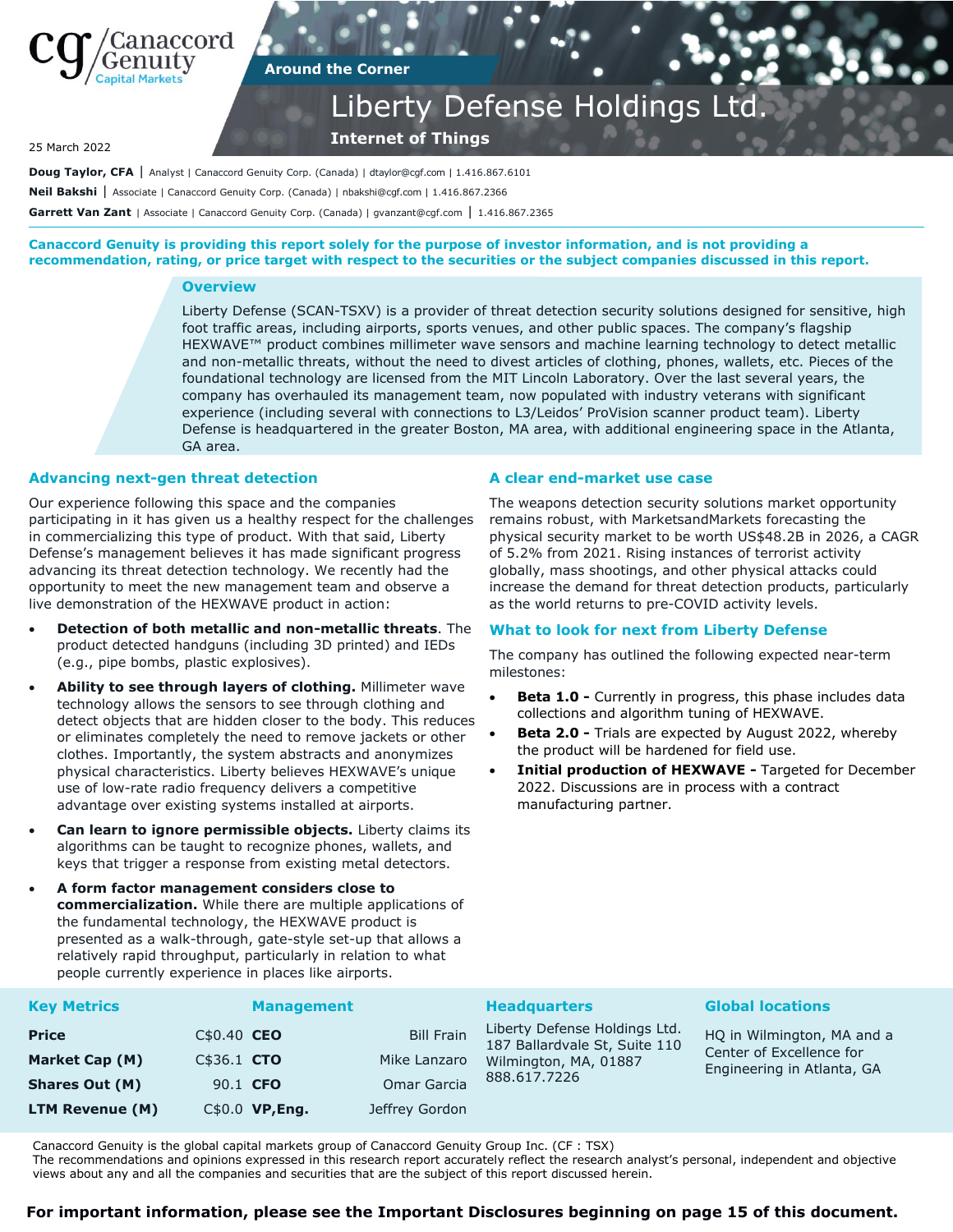Source: Company Reports

## Liberty Defense

## **Company description**

**Figure 1: Liberty Defense logo**

# iberty ense

Founded in 2018, Liberty Defense is a provider of multi-technology security solutions for concealed weapons detection in enhanced security, high-volume foot traffic locations, including airports and sports stadiums among others. The company's HEXWAVE product leverages an exclusive license from the Massachusetts Institute of Technology (MIT) and uses 3D imaging and AI to detect metallic and non-metallic concealed threats to warn security staff before a threat is carried out. The company also provides aviation security screening solutions. In 2021, Liberty announced contracts with the TSA and Maryland Stadium Authority to deploy HEXWAVE and looks to commercially release HEXWAVE to the market in 2022.



| <b>ID</b> | <b>Date</b>  | Time       | <b>Event</b>                                                                                   | <b>Reaction</b> |
|-----------|--------------|------------|------------------------------------------------------------------------------------------------|-----------------|
|           | Mar 17, 2022 | Intra-dav  | Announced closing of \$8.6M private placement.                                                 | 4.2%            |
|           | Feb 22, 2022 | <b>BMO</b> | Announced a HEXWAVE trial to be conducted at Toronto Pearson International Airport in Q3 2022. | $-4.2%$         |
| 3         | Feb 16, 2022 | <b>BMO</b> | Announced receipt of an FCC order for HEXWAVE permitting its certification and marketing.      | 2.9%            |
| 4         | Jan 25, 2022 | <b>BMO</b> | Announced HEXWAVE test at Atlanta Temple of Major Global Hindu Organization.                   | $3.1\%$         |
| 5         | Jan 11, 2022 | <b>BMO</b> | Announced signing of University of Wisconsin to test HEXWAVE walkthrough screening.            | $-6.7\%$        |
| 6         | Dec 07, 2021 | <b>BMO</b> | Announced signing of Maryland Stadium Authority, Camden Yards Sports Complex as Beta client.   | $0.0\%$         |
|           | Nov 29, 2021 | AMC        | Q3 2021 results.                                                                               | 5.3%            |
| 8         | Oct 20, 2021 | <b>BMO</b> | Announced \$500,000 contract award from TSA for HEXWAVE system.                                | $-4.4%$         |
| 9         | Aug 30, 2021 | <b>BMO</b> | 02 2021 results.                                                                               | $-5.6%$         |
| 10        | Jun 17, 2021 | Intra-day  | Announced closing of \$7.13M oversubscribed brokered private placement.                        | $0.0\%$         |
| 11        | Jun 11, 2021 | Intra-day  | Announced upgrade to OTCQB Venture market in US.                                               | $0.0\%$         |
| 12        | May 31, 2021 | AMC        | Q1 2021 results.                                                                               | $-1.8%$         |
| 13        | May 18, 2021 | <b>BMO</b> | Announced \$5M private placement.                                                              | $-3.8\%$        |
| 14        | Apr 30, 2021 | <b>AMC</b> | FY2020 results.                                                                                | $-1.7%$         |
| 15        | Mar 31, 2021 | BMO        | Announced US\$1M grant from BIRD Foundation and Department of Homeland Security.               | $-3.3%$         |
| 16        | Mar 22, 2021 | <b>BMO</b> | Resumption of trading on TSXV; announced reverse split of 1 for 6.2 shares.                    | 46.2%           |

Source: FactSet, Company Reports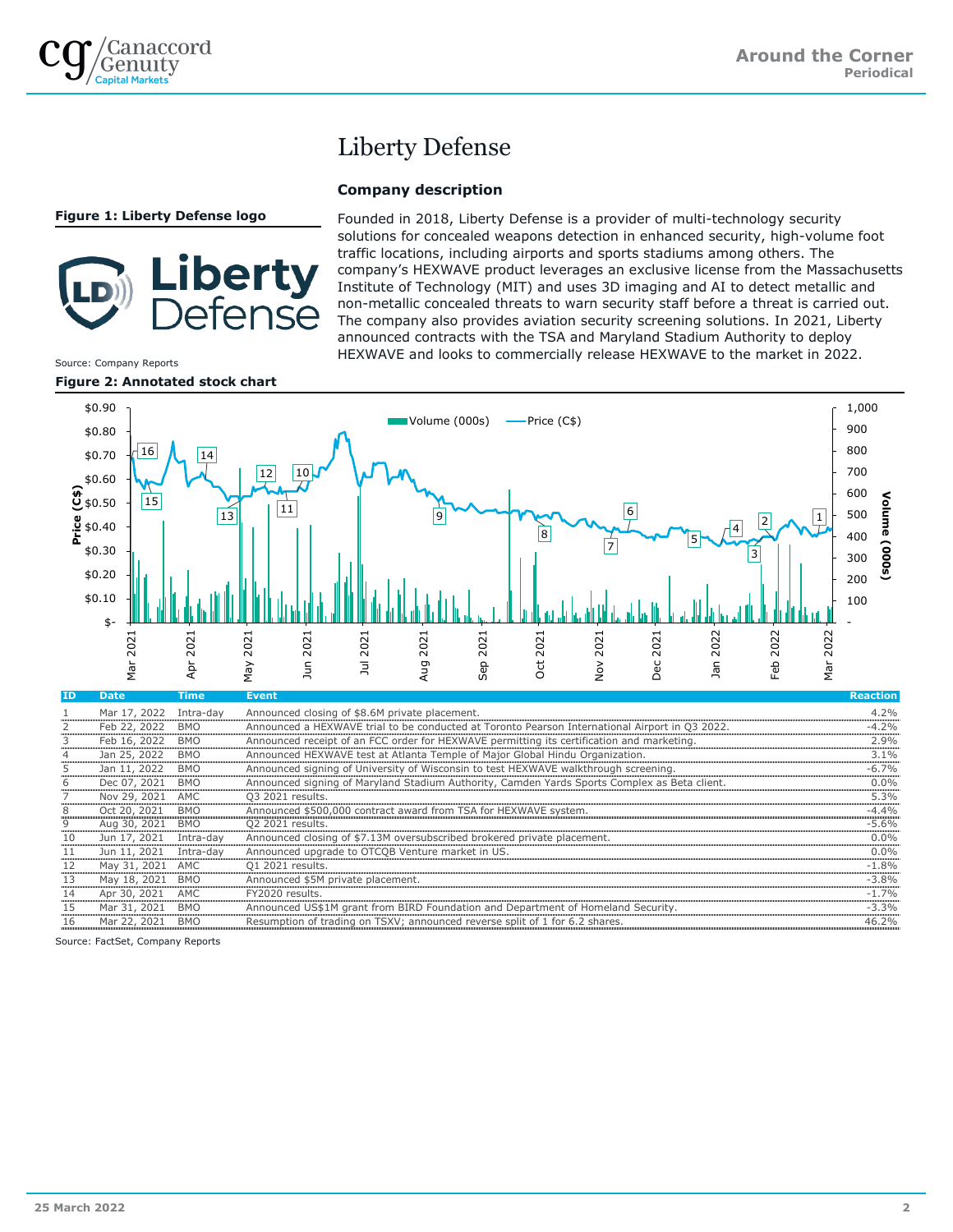



## **Figure 4: Worst US mass shootings (since 1991)**



Source: FBI, Las Vegas Police, BBC

## Market overview

The use case for weapons detection systems continues to be underscored by a rise in global terror attacks and active shootings. Eleven of the worst mass shootings in the United States have occurred since 2015, with the deadliest, the Las Vegas Strip Massacre, occurring in 2017 (Figure 4). We highlight key data points below:

- The North American Physical Security market is expected to grow to US\$48.2B by 2026 from US\$37.4B in 2021, a CAGR of 5.2% according to MarketsandMarkets. Growth is expected to be attributed to the digital transformation enabled by video security systems, integration of AI and machine learning (ML) technology, analytics, and the convergence of integrated security systems.
- Future Market Insights projects the global concealed weapon detection systems market to grow at a 6% CAGR between 2020 and 2030, with millimeter wave body scanners projected as the most attractive opportunity worth US\$760M over the period.
- Global military spending increased to US\$1,981B in 2020, an increase of 2.6% from 2019, with 62% of expenditures coming from the US, China, India, Russia, and the United Kingdom. The growing threat of terrorist attacks and concerns over safety is likely to increase the demand for concealed weapon detection systems, particularly as the global economy continues its recovery from COVID-19 shutdowns.
- The Washington Post has found 292,000 students across 310 schools have been affected by school shootings in the United States since the Columbine High Massacre in 1999. 2021 saw 34 school shootings, the most since at least 1999, despite rolling lockdowns that closed in-person classes across various states and school districts.
- The Global Terrorism database notes there were  $\sim$ 8,500 terror attacks worldwide in 2019, killing more than 20,300 people amidst increasing violence in Afghanistan, the Islamic State's expanding global impact, and increases in racially and ethnically motivated terrorism.
- MarketsandMarkets notes the global threat detection systems market was valued at US\$43.38B in 2015 and is estimated to reach US\$119.17B by 2022, a CAGR of 13.11%. MarketsandMarkets points to increasing acts of terrorism that have led to some terror-affected governments mandating advanced security systems at airports, commercial centers, and tourist destinations.



## **Figure 3: Terror attacks and casualties (2012 – 2019) Figure 4: Gun-related killings as % of all homicides**

| <b>US 2019</b><br><b>73%</b><br>*******************<br>*******************<br>*******************<br><b>************</b> *******<br>******************* | England and Wales $2020$ 4%<br><b>****</b> ***************<br>*******************<br>*******************<br>*******************<br>******************* |
|---------------------------------------------------------------------------------------------------------------------------------------------------------|--------------------------------------------------------------------------------------------------------------------------------------------------------|
| 39%                                                                                                                                                     | Australia 2019                                                                                                                                         |
| Canada 2019                                                                                                                                             | 22%                                                                                                                                                    |
| *******************                                                                                                                                     | *******************                                                                                                                                    |
| <b>******************</b> *                                                                                                                             | <b>**</b> *****************                                                                                                                            |
| *******************                                                                                                                                     | *******************                                                                                                                                    |
| <b>香香香香香香香香香香香香香香香香香香香</b>                                                                                                                              | *******************                                                                                                                                    |
| *******************                                                                                                                                     | *******************                                                                                                                                    |

Source: Global Terrorism Database Source: FBI, Home Office, Australian Bureau of Statistics, Statistics Canada, BBC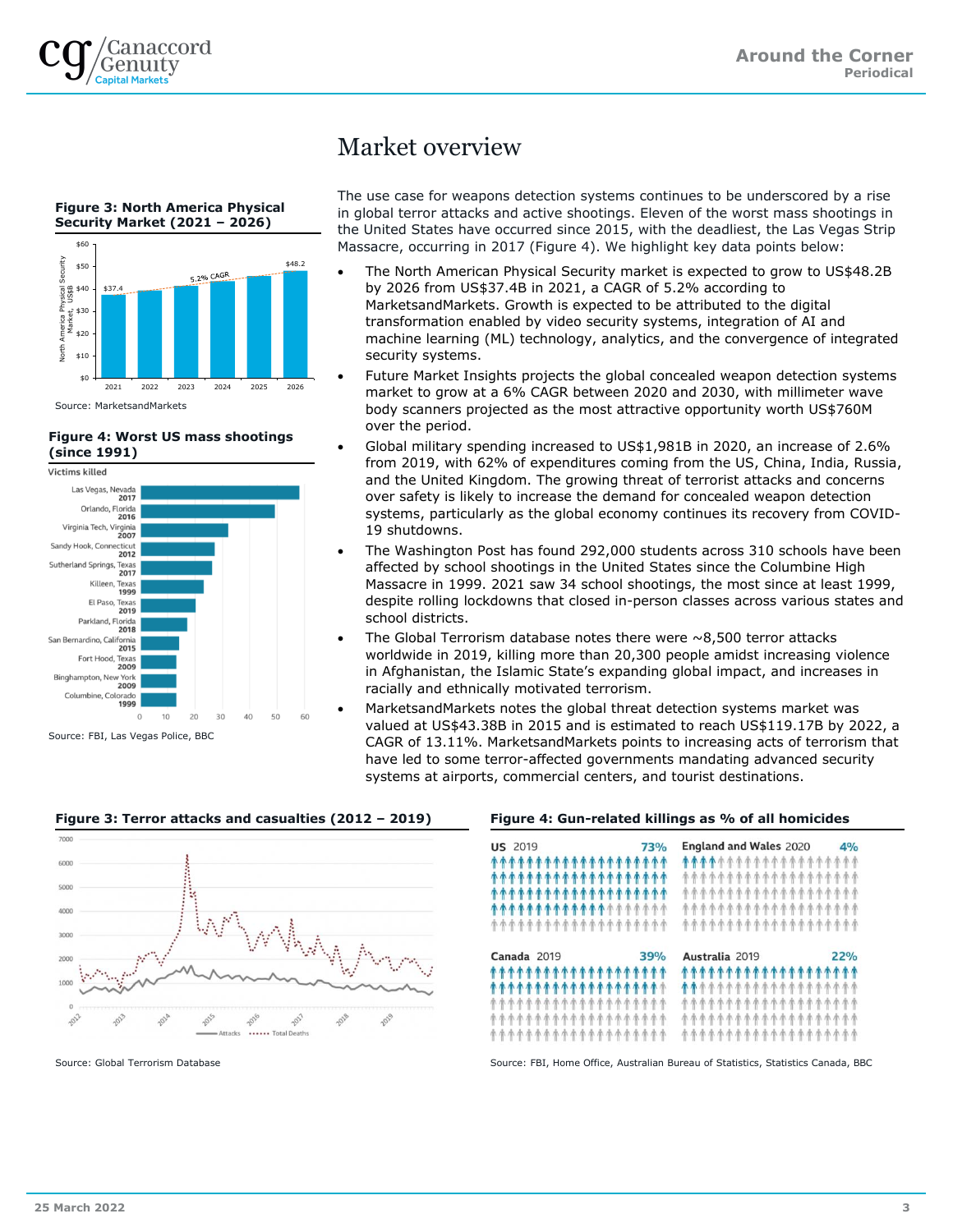

## **Figure 5: HEXWAVE portal**



Source: Company Reports

## Products and services overview

Liberty Defense's core offerings are being developed to serve customers screening patrons at high-volume foot traffic venues such as airports and transit hubs, sports stadiums, schools, and places of worship. The company is positioning its products as superior to incumbent walkthrough portal systems in its use of artificial intelligence (AI) and deep learning to detect threats while enabling uninterrupted traffic flow and maintaining patron privacy. The company's products are built atop technologies secured via licenses with labs at MIT and the Pacific Northwest National Laboratory.

Liberty Defense develops its products through a Center of Excellence location in Atlanta, GA, and recently established a 6,000 sq. ft. office and engineering space in Wilmington, MA, to serve as the company's new headquarters effective September 2021. The company currently has 21 employees, including 13 engineers across its two locations.

## **HEXWAVE**

## *Active Real-Time 3D Imaging Technology*

HEXWAVE is being developed as an active 3D imaging technology system to detect concealed threats in high-volume foot traffic areas. The system is being built atop intellectual property from the Massachusetts Institute of Technology Lincoln Labs (MIT LL), which had been developing the core technology since 2014. MIT LL successfully tested a pre-prototype of the active imaging technology in 2017. In 2018, MIT LL began transferring the IP to Liberty Defense for ongoing development. Liberty Defense now holds the exclusive license for the use of this technology underpinning HEXWAVE until December 2035.

HEXWAVE's threat detection platform consists of four major subsystems (as shown in Figure 6 below). The platform first emits a low-power energy signal to capture reflected energy which it then uses to create real-time 3D images to detect weapons through clothing and hand-held baggage. The 3D images are then processed through the system's automated threat detection system that leverages AI trained on over 400k datapoints to determine whether there is a threat item in the images. The decision is then communicated through existing security infrastructure and personnel. The company notes that no personally identifiable information is gathered or used as the AI engine only processes the images and 3D data collected.

### **Figure 6: HEXWAVE overview**

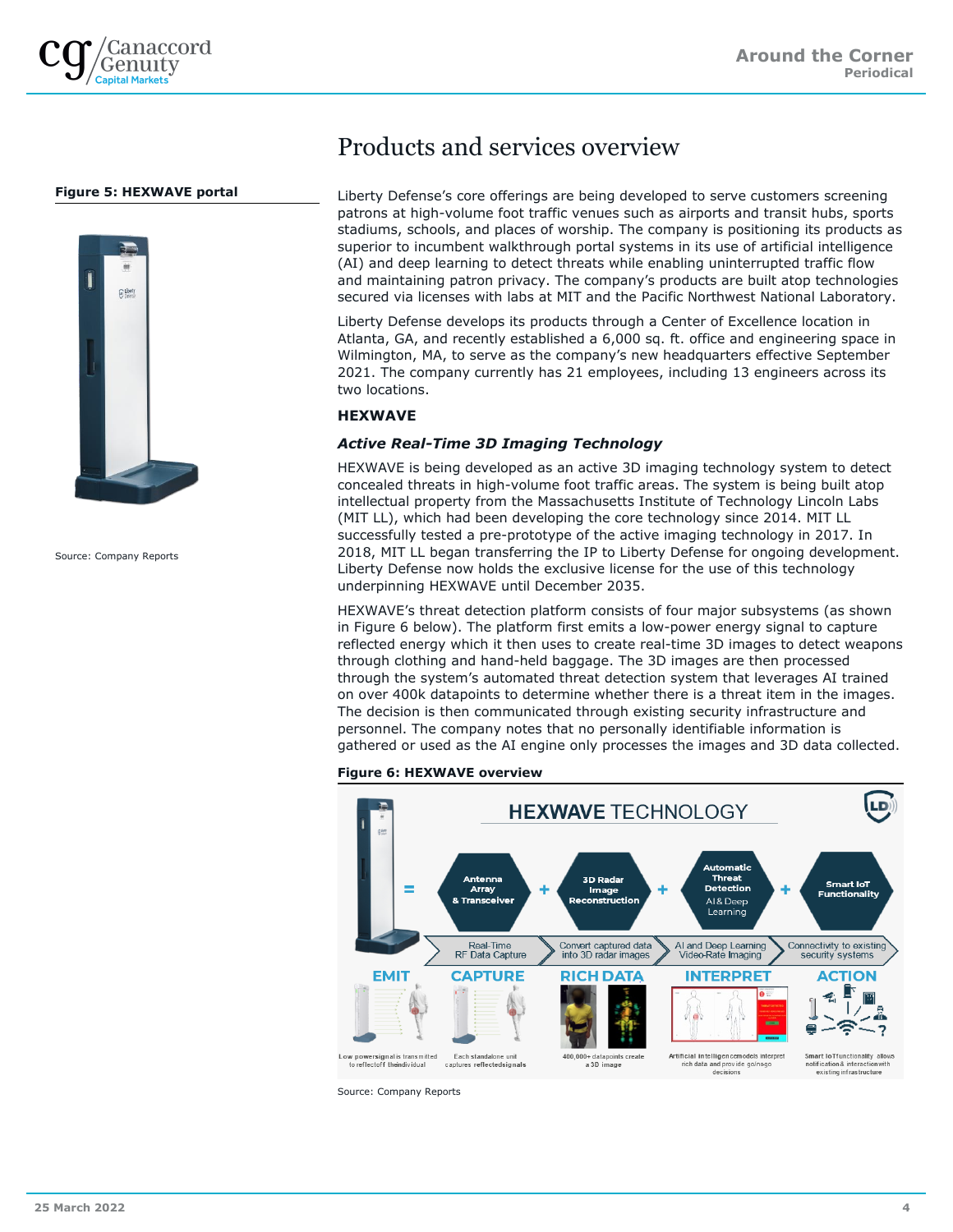

**AI and Deep Learning – Automatic Threat Recognition (ATR).** The company is leveraging the 3D data and images collected by HEXWAVE to train its in-house artificial intelligence (AI) engine to recognize concealed metal and non-metal threats in the third step noted in Figure 6. The algorithms can work at a frame capture rate of 10 images per second to determine and detect, based on changes in a person's positioning, whether security personnel need to take immediate action, such as additional questioning or detainment for further analysis. Below is an illustration of this ATR system at work (Figure 7). The company expects to improve ATR and HEXWAVE generally through over-the-air (OTA) algorithm and software updates as the AI improves and gains sophistication in catching emerging types of threats and weaponry.





Source: Company Reports

Since the HEXWAVE system emits radio-frequency (RF) energy, it therefore needs a Federal Communications Commission (FCC) certification to approve its testing, marketing, and sale in the US market. In April 2019, the company was granted an experimental license by the FCC to test HEXWAVE at its Atlanta operations and has subsequently received additional experimental licenses for certain Beta test sites in the US. The company was initially anticipating an FCC certification in Q2/20; however, the timeline was pushed back after the company decided to reallocate some resourcing into further Beta prototyping development. In February 2022, the company received an FCC waiver on its rules governing ultra-wideband (UWB) devices, which permits HEXWAVE to continue towards final certification and commercialization. Prior to official launch, the company also intends to secure an Underwriters Laboratories certification. For sales into the EU market, the company expects to pursue Conformité Européenne certification. The company has outlined its HEXWAVE roadmap to the end of 2022 as follows:

### **Figure 8: HEXWAVE roadmap**

| <b>Targeted</b><br><b>Completion</b> | Milestone                                                                    |                          |  |  |
|--------------------------------------|------------------------------------------------------------------------------|--------------------------|--|--|
|                                      | Beta 1.0<br>• Develop portals to enable data collection and algorithm tuning | In Progress              |  |  |
| End of June 2022                     | Beta 2.0<br>. Harden the portals for field use<br>• Beta trials              | $\overline{\phantom{a}}$ |  |  |
| December 2022                        | Beta 3.0<br>• Secure contract manufacturing partner                          | Discussions in Process   |  |  |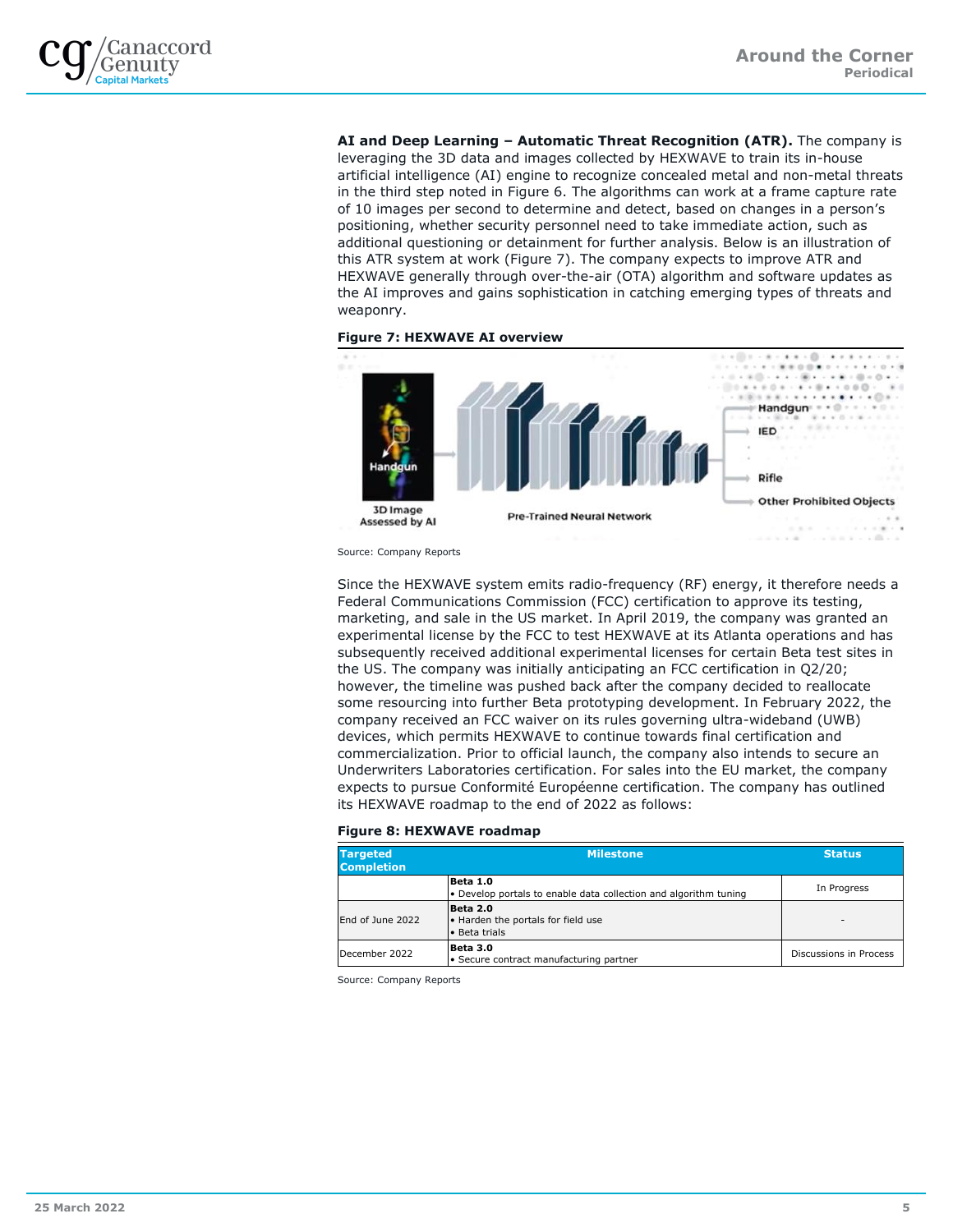

## **Figure 9: Maintenance fee payment schedule to MIT LL**

| Year                   | <b>Amount</b><br>(US\$000s) | <b>Status</b> |
|------------------------|-----------------------------|---------------|
| 2019                   | \$20                        | Paid          |
| 2020                   | \$50                        | Paid          |
| 2021                   | \$60                        |               |
| 2022                   | \$100                       |               |
| 2023                   | \$200                       |               |
| 2024 and<br>thereafter | \$350/year                  |               |

Source: Company Reports

**License agreement and partnership with MIT Lincoln Labs.** The company maintains an R&D agreement with MIT LL in the development of certain elements of the HEXWAVE system. Under the license agreement, the company is required to meet ongoing commitments to MIT LL to maintain its right to the IP: 1) annual maintenance fees under the schedule described in Figure 9; 2) royalty of 5.7% of all future net sales; and 3) the achievement of certain milestones as outlined in Figure 10 below. MIT LL can provide notice of default if Liberty Defense fails to meet any of these obligations, and if not rectified within 60 days, it can terminate the exclusive license.

### **Figure 10: Required milestones to maintain exclusive license to MIT LL patent**

| <b>Required</b><br><b>Completion Date</b> | <b>Milestone</b>                                                   | <b>Status</b> |
|-------------------------------------------|--------------------------------------------------------------------|---------------|
| 10/01/2018                                | \$6M+ in equity financing                                          | Complete      |
| 10/01/2019                                | Develop an engineering prototype                                   | Complete      |
| 12/01/2019                                | Develop a beta prototype                                           | Complete      |
| 08/01/2019                                | Enter into 2 customer trials for development and commercialization | Complete      |
| 03/01/2022                                | Complete 1+ commercial sale of the HEXWAVE product                 |               |
| 2022                                      | Achieve \$2M in net sales                                          |               |
| 2023                                      | Achieve \$5M in net sales                                          |               |
| 2024                                      | Achieve \$8M in net sales                                          |               |
| 2025                                      | Achieve \$12M in net sales                                         |               |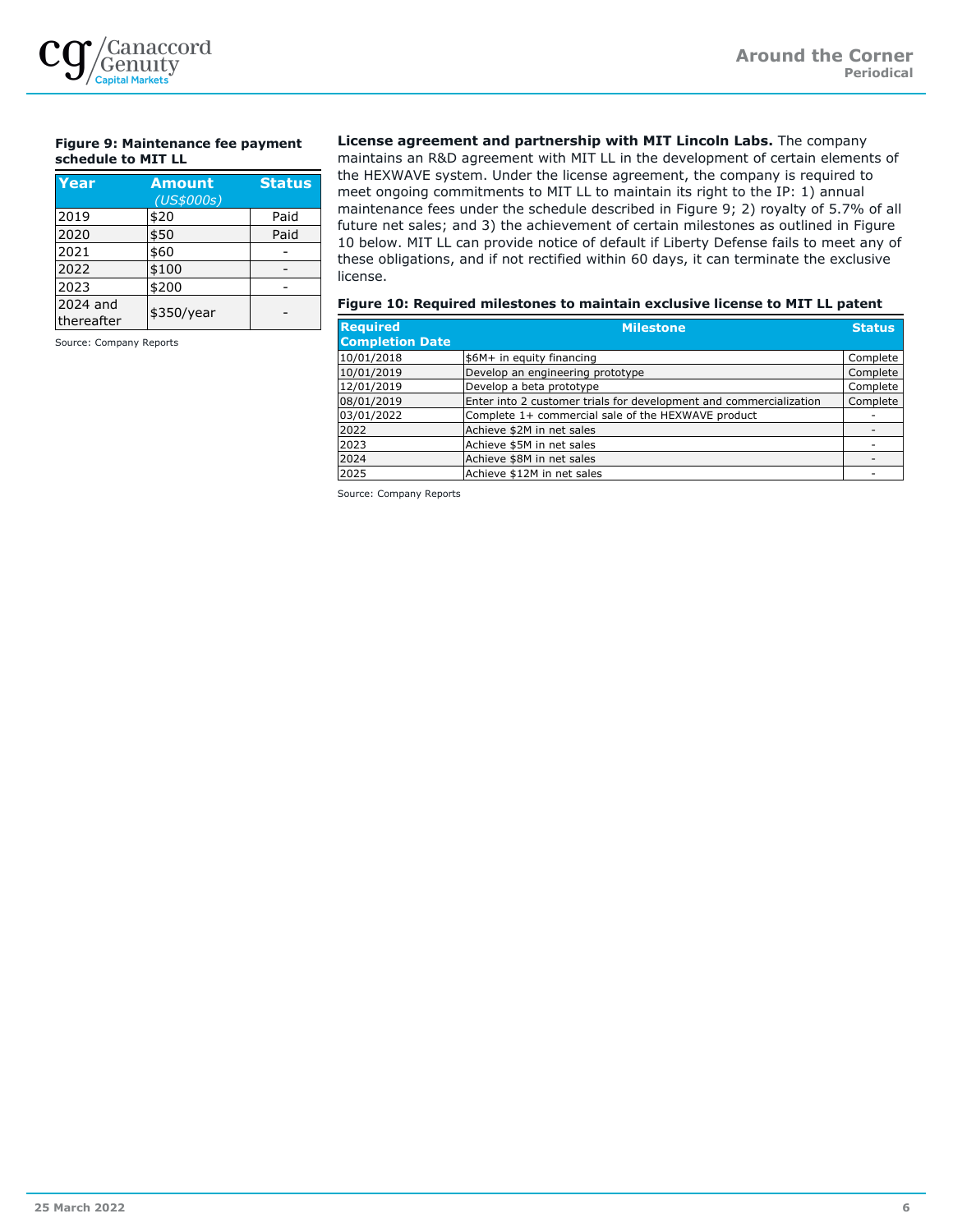

## **Figure 11: Airport scanner mockup**



Source: Company Reports

### **Figure 12: Royalty Schedule**

| <b>Timing</b>          | <b>Expense Type</b>             | <b>Amount</b><br>(US\$000s) | <b>Status</b> |
|------------------------|---------------------------------|-----------------------------|---------------|
| 04/13/2021             | License Fee                     | \$30                        | Paid          |
| 10/13/2021             | License Fee                     | \$30                        |               |
| 01/22/2022             | <b>Prior Patent</b><br>Expenses | \$50                        |               |
| Year 1 of<br>Revenues  | Royalty                         | \$50                        |               |
| 2024 and<br>thereafter | Royalty                         | \$200/year                  |               |

Source: Company Reports

## **Aviation Security**

Liberty Defense has also gained exclusive licenses to High-Definition Advanced Imaging Technology (HD-AIT) using millimeter wave technology developed by the Pacific Northwest National Laboratory to address the airport security scanner market. We provide more detail on this agreement below. Liberty Defense sees the potential for HD-AIT to improve on existing market solutions by improving the scanning penetration level to detect concealed threats beneath clothing without requiring passengers lift their arms over their heads. The technology in development also includes a footwear screener to detect threats inside shoes while being worn instead of requiring removal, which would remove a passenger inconvenience and potentially accelerate the screening process flow. Figure 11 is a mockup of how the HD-AIT and footwear screener system could be implemented in an airport setting.

**License agreement with Battelle Memorial Institute.** The company considers itself well positioned from a patent perspective. In April 2021, Liberty licensed the millimeter wave-based, High-Definition Advanced Imaging Technology (HD-AIT) body scanner and shoe scanner from Battelle Memorial Institute. The patents were developed by the Pacific Northwest National Laboratory (operated by Battelle) and was funded by the US Department of Homeland Security. The license provides Liberty exclusive use of certain patents for three years, after which the license will become non-exclusive for the remaining patent life. Liberty also received certain non-exclusive patents at the inception of the agreement. Under the license agreement, the company has to meet the following commitments to Battelle (as shown in Figure 12): 1) license fees of \$30k both at time of closing and after six months; 2) compensation for prior patent expenses; and 3) minimum annual royalty payments. Royalties also include payments of 5% on net sales and 25% on all sublicensing revenues (if permitted).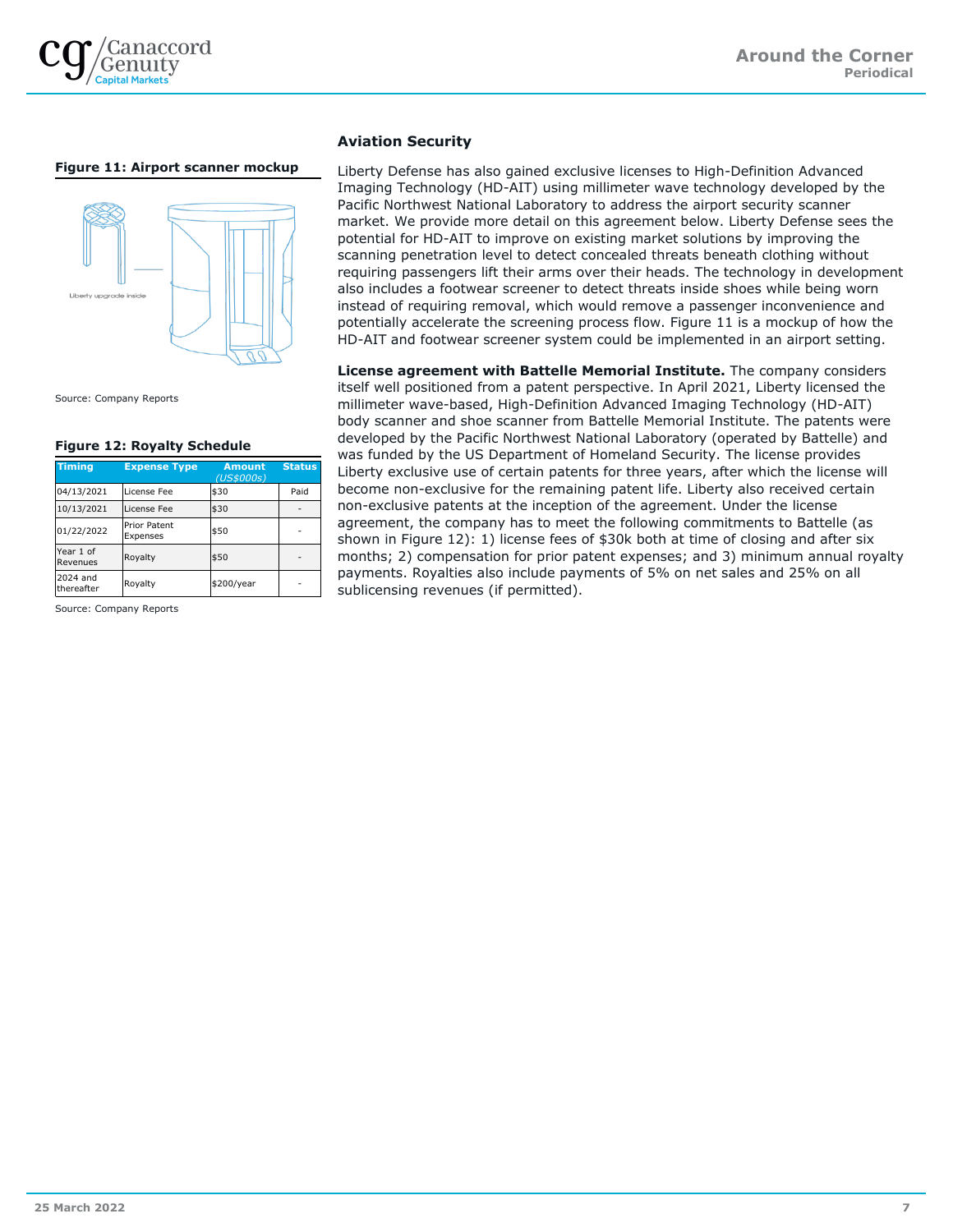

## **Figure 13: Concealed gun on hip**



Source: Company Reports

## *Wilmington, Massachusetts site tour*

We visited the company's recently established US headquarters in Wilmington, MA, to attend a demonstration of the HEXWAVE system.

The demonstration consisted of two HEXWAVE systems pointed towards each other to capture both sides of a person passing through the checkpoint. The results were compared with a traditional standing metal arch next to it to show the purported advantages of the new technology. The system was then challenged with a variety of weapons, including handguns and IEDs such as pipe bombs and C4. The company demonstrated the following:

- The system captures images with a high degree of frequency which gives the algorithm many opportunities to recognize a threat. This provided a high true positive rate for the threats observed during the demonstration.
- Both plastic and metal weapons were recognized.
- Weapons were hidden under a number of different articles of clothing including coats.
- The varying body types of people who tested the device did not noticeably alter the performance.
- Attendees had the opportunity to alter weapons in an attempt to fool the system, without success.

Figures 14 and 15 were captured from the live demonstration.

## **Figure 14: Snapshot of AI identifying and locking onto moving person**



Source: Company Reports, Canaccord Genuity Source: Company Reports, Canaccord Genuity

### **Figure 15: Sample display of detected threat on security screen**

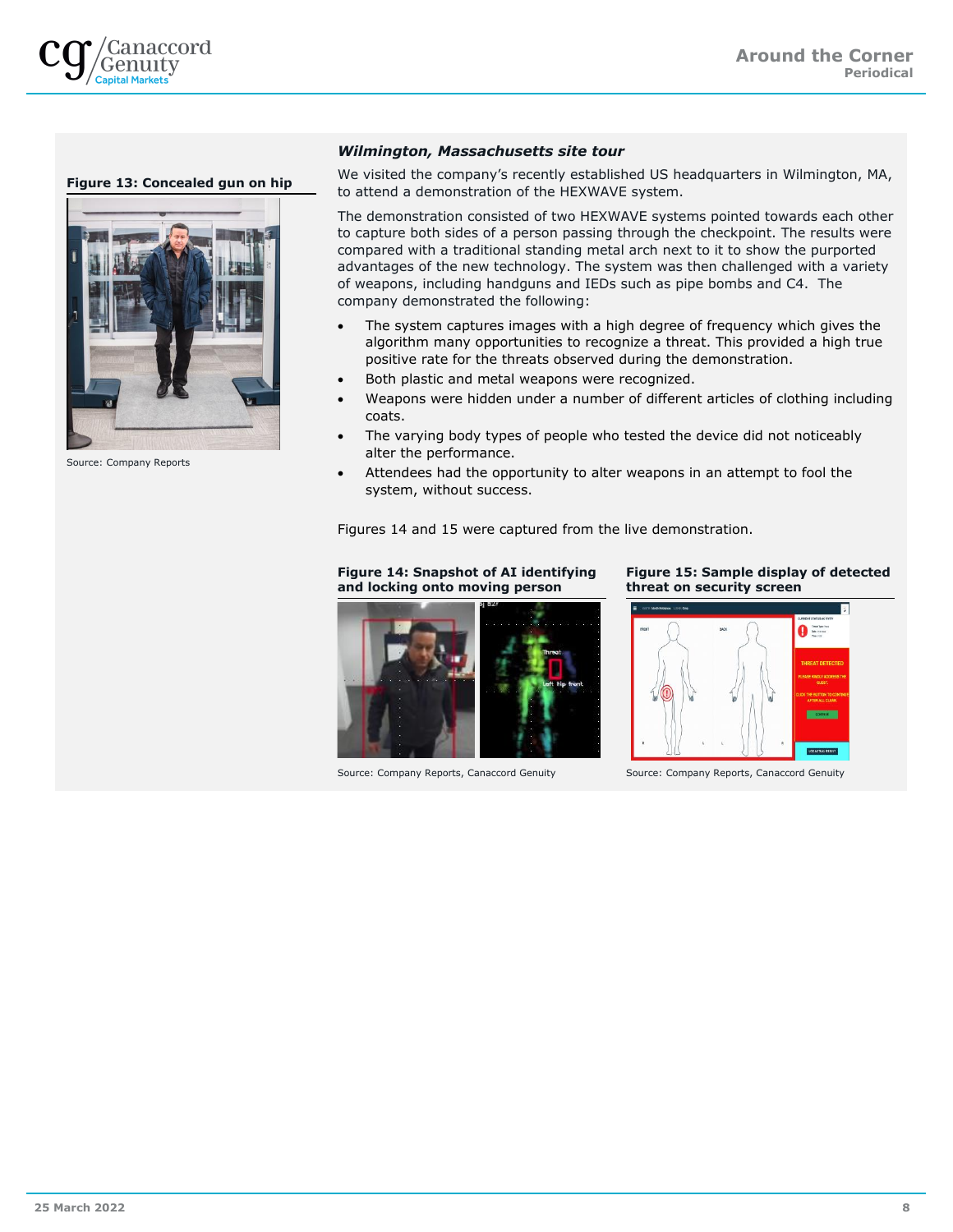

## **Recent announcements**

- **February 22, 2022 –** The company announced an agreement with The Greater Toronto Airports Authority (GTAA) to trial HEXWAVE in Q3/22 at Toronto Pearson Airport. This would represent the first airport trial for the HEXWAVE system.
- **February 16, 2022 –** The company announced an order issued by the Federal Communications Commission (FCC) addressing the rules governing HEXWAVE, clearing the path for the product's final certification and commercialization. The FCC announced the waiver standard had been met for the organization's rules governing unlicensed ultra-wideband (UWB) devices.
- **February 14, 2022 –** Liberty Defense announced a best-efforts broker private placement of up to 20M shares at a price of \$0.33 per share for gross proceeds of up to \$6.6M. Each unit will consist of one common share and one-half warrant at \$0.50. The financing was later upsized to \$7.5M on February 24, and closed March 17 for total gross proceeds of \$8.6M with the exercise of the over-allotment.
- **January 25, 2022 –** Liberty Defense announced a collaboration agreement with a major Hindu organization to beta test its HEXWAVE technology at a temple outside Atlanta, GA. Beta testing is expected to begin in Q2/22.
- **January 11, 2022 –** The company announced a collaboration agreement with the University of Wisconsin Police Department to beta test HEXWAVE at the UW-Madison campus. Beta testing is expected to begin in Q2/22 and into Q3/22.
- **December 7, 2021 –** The company announced a Memorandum of Understanding with Maryland Stadium Authority to beta test HEXWAVE at the Camden Yards Sports Complex in the City of Baltimore. Testing is expected to begin in Q1/22 at the Complex.
- **October 26, 2021 –** The company announced its appointments of Jeffrey Gordon as the company's VP of Engineering and Ajay Subramanian as its principal RF (Radio-Frequency) Design Engineer. Mr. Gordon brings expertise in RF, infrared (IR), and AI/machine learning techniques, with over 35 years of industry experience in developing products such as the ProVision™ body scanner at L3-Harris (now Leidos) deployed across most US and EU airport checkpoints. Mr. Subramanian joined Liberty Defense after serving at Raytheon over the past 12 years as a senior-level engineer focusing on RD design, correspondence with DARPA, and authoring papers and patents in the area of Wideband High Frequency.
- **October 20, 2021 –** The company announced a \$500k contract award as part of the US TSA's On-Person Screening Capability Program. The funding is for demonstration and evaluation of HEXWAVE's ability to enhance detection and throughput performance in screening aviation workers at a TSA designated location.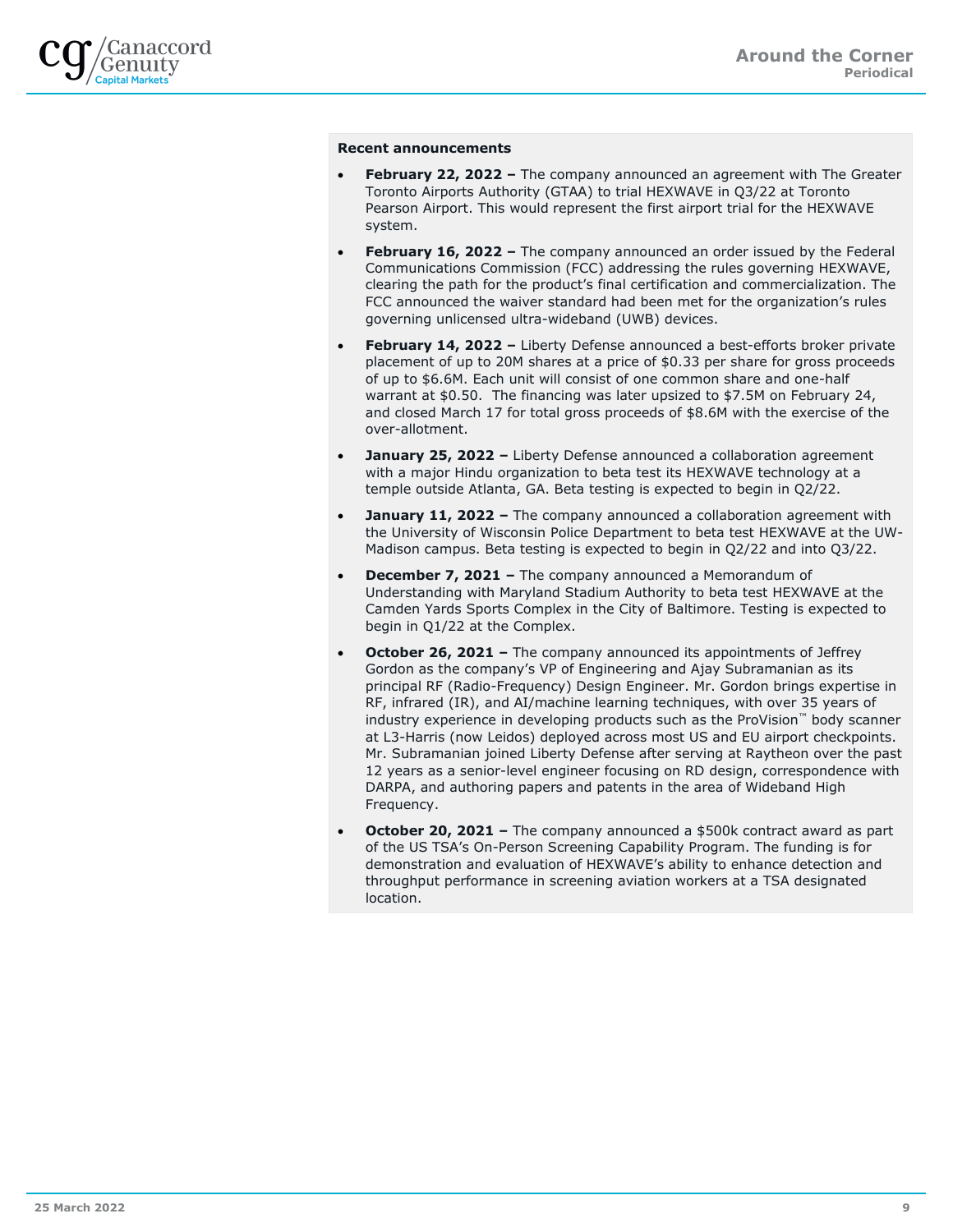

## Competitive landscape

## **The establishment:**

## *Leidos Holdings, Inc. (LDOS-NYSE | Not Rated)*

Leidos was founded as Science Applications International Corporation (SAIC) in 1969 and is a US-based developer of products and technologies spanning defense and intelligence, civil, healthcare, and other data and intelligence applications. In May 2020, the company acquired L3Harris Technologies' Security Detection and Automation business for \$1B in cash. The acquisition included L3H's portfolio of checkpoint CT scanners, people scanners, explosive trace detectors, and checked baggage screeners (among other equipment). The people screening portfolio includes its ProVision 2 and SafeView systems, with the former being the most widely deployed personal scanner in the world. Overall, Leidos has deployed over 2,400 of its millimeter wave body scanners across an install base of airports, courthouses, prisons, power plants, border crossings, and business facilities.

ProVision 2 features Automatic Target Detection, a software-based feature that can scan for metallic and non-metallic items (e.g., weapons, explosives, liquids, gels, plastics, etc.) and highlight areas of concern on a display for security personnel to further examine. ProVision 2 also claims a sub-six second total processing time per person that can result in up to 200-300 people processed per hour, depending on the application. SafeView features the ability to generate 3D black-and-white images can be equipped with algorithm driven auto-assist and auto-detect options. The company claims a sub-1.5 second multidirectional scan time per person.

## *Rapiscan Systems, Inc. (subsidiary of OSI Systems, Inc. (OSIS-NASDAQ | Not Rated))*

Founded in 1993, Rapiscan is a US-based developer of X-ray inspection and radiation detection systems in over 170 countries. The company's Metor family of people scanners include its 6E for aviation, 6WP (weatherproof), 6S (high sensitivity), and 6M (versatile). The 6E, 6S, and 6M can be outfitted with radiation detection to scan simultaneously for both metallic and radioactive threats at locations such as prisons, critical infrastructure, transportation hubs, and government facilities. Other pedestrian portals include its extra-wide PM-SPLIT-GN, which is designed for multiple users with baggage in high-traffic locations; PM700 for pedestrian and carry-on baggage; and TPM905, which is compact, water resistant, and transportable for use in outdoor events.

## *Smiths Group Plc (SMIN-GB | Not Rated)*

Founded in 1851, Smiths Group is a UK-based developer of control systems and instruments through five segments: John Crane, Smiths Medical, Smiths Detection, Smiths Interconnect, and Flex-Tek. Smiths Detection serves end-markets in aviation, ports and borders, urban security, and defense, with products including sensors, inspection, and scanning equipment. The division's people screening solutions include its eqo system for aviation, which features automated detection using millimeter wave technology to uncover concealed objects and display corresponding markers on the person's screen representation. eqo can scan 3D images and uncover items including ceramics, metals, liquids, explosives, leaders, plastics, and narcotics, among others. The company's B-SCAN X-ray screening series is designed to help uncover on or in-body drugs, weapons, mobile phones, and other contraband in restricted environments such as prisons, mines, refineries, and customs checkpoints. The company claims a sub-seven second scan time.

## *Tek84, Inc.*

Tek84 is a US-based developer of body scanning systems, dating back to its introduction of the world's first body scanner in 1991. The company's products are deployed with agencies including the US Transportation and Safety Administration (TSA), Department of Defense, and the State of Israel, among others. The company's three primary offerings are its Intercept, Defender, and Traveler portals.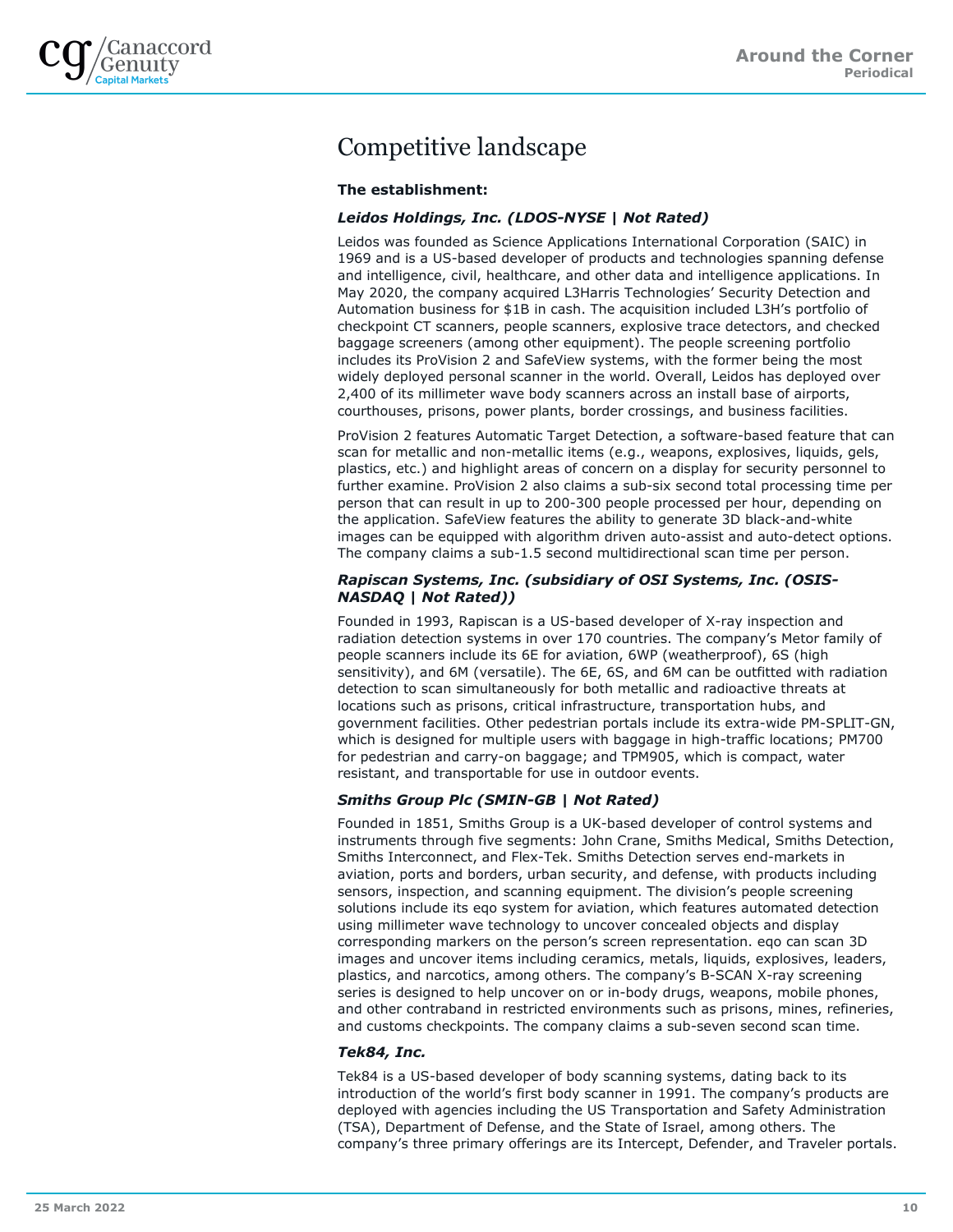The Intercept is used in law enforcement applications such as contraband screening at prisons; Defender for aviation, court houses, embassies, and other public sector applications; and Traveler as a portable version of Defender for military and dignitary protection applications. Defender and Traveler feature Automated Threat Detection software, which can examine computerized data from the scanner, detect hidden objects, and display them as yellow boxes on the body outline. The company believes its system, which uses background-level X-rays, is superior to millimeterwave based ATD competitors in catching threats.

## **The newcomers:**

## *Patriot One Technologies, Inc. (PAT-TSXV | Not Rated)*

Patriot One is a Canadian developer of threat detection and counter-terrorism solutions, founded in 2010. The company's Multi-Sensor Gateway detects threats on individuals carrying concealed guns and knives into secured private or public spaces using a passive sensor array and can be installed in schools and stadiums among other locations. Patriot One's Video Recognition System combines digital camera feeds and AI to detect visible weapon threats, fights, and other health and safety issues. Incidents are displayed to authorized security personnel in real-time through the PATSCAN platform, ensuring timely response to issues. PATSCAN augments users' abilities in monitoring incidents, using real-time analytics and heads-up display solutions.

## *Evolv Technologies Holdings, Inc. (EVLV-NASDAQ | Not Rated)*

Founded in 2013, Evolv manufactures and develops security screening products, providing AI-based solutions to casinos, industrial workplaces, and schools, among others. Evolv Express is the company's physical security screening product that reduces congestion through physical access points by screening individuals in a touchless manor, while maintaining a high degree of weapons detection accuracy. The company's Cortex AI software enables Express to integrate and process data from multiple sensors to better detect and learn from threats, while Insights Analytics provide security teams with the ability to access and visualize security system performance, visitor flow and sort through threats in real-time.

## *Thruvision Group Plc (THRU-GB | Not Rated)*

Founded in 2009, Thruvision is a UK-based developer of passive people screening technologies. Its offerings include its HTC16 high-traffic camera for events; CPC16 checkpoint camera for airport screenings; and TAC8 and TAC16 for greater detection sensitivity on semi-stationary and moving people such as at customs and border crossings. The company's DynamicDetection AI provides colourized overlays in real time to help agents detect metallic and non-metallic contraband items.

## **Key competitive differentiators**

Liberty Defense summarizes the purported key benefits of its HEXWAVE system over existing industry solutions as follows:

- Ability to detect both metal and non-metal objects.
- Indoor and outdoor versatility including for overt and concealed application.
- ATR enables quicker triaging of threats for further investigation using 3D data and AI/machine learning, saving time for security personnel.
- Accelerates traffic flow as it does not require people to first remove their keys, wallets, cell phones, shoes, and other items that could fall outside of coverage range of incumbent scanning solutions or produce false alarms. The company claims a sub-0.2 second process time per person  $(\sim 1,000$  people per hour).
- Privacy protection as it does not gather or analyze any personally identifiable information.
- Smart functionality enables connectivity/interoperability with existing security systems (e.g., video monitoring services, door locks/access control, networks).
- Ability to update its software and AI via OTA updates.
- Portability: HEXWAVE is easily transportable from one location to another.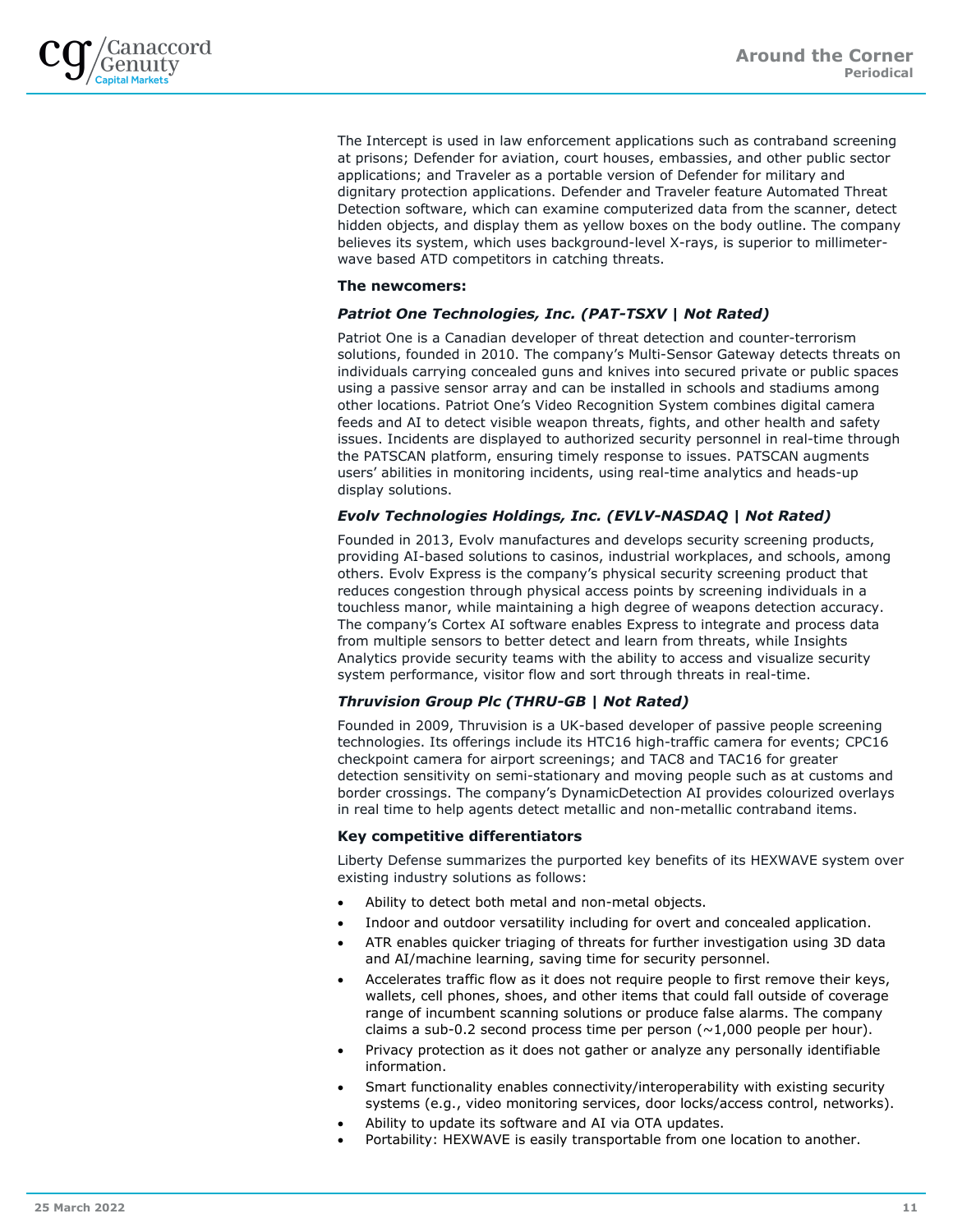

## Financial overview

## **Proposed revenue model**

At this point, the company is still in the pre-revenue stage. Based on the pricing of available solutions, which range from standing metal arches to ProVision millimetre wave scanning booths, the company believes that it can price the product at US\$75K per unit. Once to scale, Liberty expects this to produce ~50% gross margins.

In addition to the upfront capital cost of the product to the buyer, there is also a services revenue stream that the user pays for support and maintenance of the product. This can be in the range of 15–25% of the upfront cost on an annual basis. The company believes this is particularly valuable as the product can be further improved after deployment through upgrades to the accompanying algorithms.

## **Current balance sheet and cash burn picture**

The company ended Q3/21 with \$3.5M in cash but has recently completed an equity offering, bringing in gross proceeds of \$8.6M. We summarize the recent equity financings in Figure 16.

### **Figure 16: Recent financings**

| <b>Date</b><br><b>Closed</b> | <b>Transaction</b><br><b>Type</b>                                                       | <b>Gross</b><br><b>Proceeds</b> | <b>Issuance</b><br><b>Price</b> | <b>Shares</b><br><b>Issued</b> | <b>Hold</b><br><b>Period</b> | <b>Warrants Issued</b>                                                                                                  | <b>Warrant Exercise</b><br><b>Terms</b>                                                                  |
|------------------------------|-----------------------------------------------------------------------------------------|---------------------------------|---------------------------------|--------------------------------|------------------------------|-------------------------------------------------------------------------------------------------------------------------|----------------------------------------------------------------------------------------------------------|
|                              |                                                                                         | (USD\$M)                        | (CAD\$/share)                   | (000s)                         |                              | (000s)                                                                                                                  |                                                                                                          |
| 03/17/2022                   | Private Placement                                                                       | CAD\$8.6                        | \$0.33                          | 26,136                         |                              | $\cdot$ 13,068 warrants<br>· 8% compensation<br>4 months warrants (2% for<br>subscribers on SCAN's<br>president's list) | • Warrants: CAD\$0.50<br>for 24 month term<br>• Compensation<br>warrants: CAD\$0.33 for<br>24 month term |
| 06/17/2021                   | Private Placement                                                                       | \$5.8                           | \$0.50                          | 14,260                         | 4 months                     | • 7,130 warrants<br>• 1,107 compensation<br>warrants                                                                    | · Warrants: CAD\$0.75<br>for 24 month term<br>• Compensation<br>warrants: CAD\$0.50 for<br>24 month term |
| 03/12/2021                   | RTO with DrawDown<br>Detection Inc.                                                     | \$5.5                           | \$0.40                          | 17,250                         |                              | • 8,625 warrants<br>• 1,098 compensation<br>warrants                                                                    | · Warrants: CAD\$0.60<br>for 24 month term<br>• Compensation<br>warrants: CAD\$0.40 for<br>24 month term |
| 03/20/2019                   | RTO/Go-Public QT<br>with Private<br>Placement with<br>Gulfstream<br>Acquisition 1 Corp. | \$7.1                           | \$0.80                          | 8,827                          |                              | • 8,827 warrants                                                                                                        | · Warrants: CAD\$1.10<br>for 24 month term                                                               |

Source: Company Reports

The company is currently averaging a  $\sim$ \$2.0M quarterly free cash burn over the past year as it continues to develop its HEXWAVE technology, which includes beta testing and preparations for manufacturing. We summarize the recent R&D and G&A spend below, along with its cash position and free cash profile.





### **Figure 17: Quarterly opex Figure 18: Cash position and quarterly FCF**

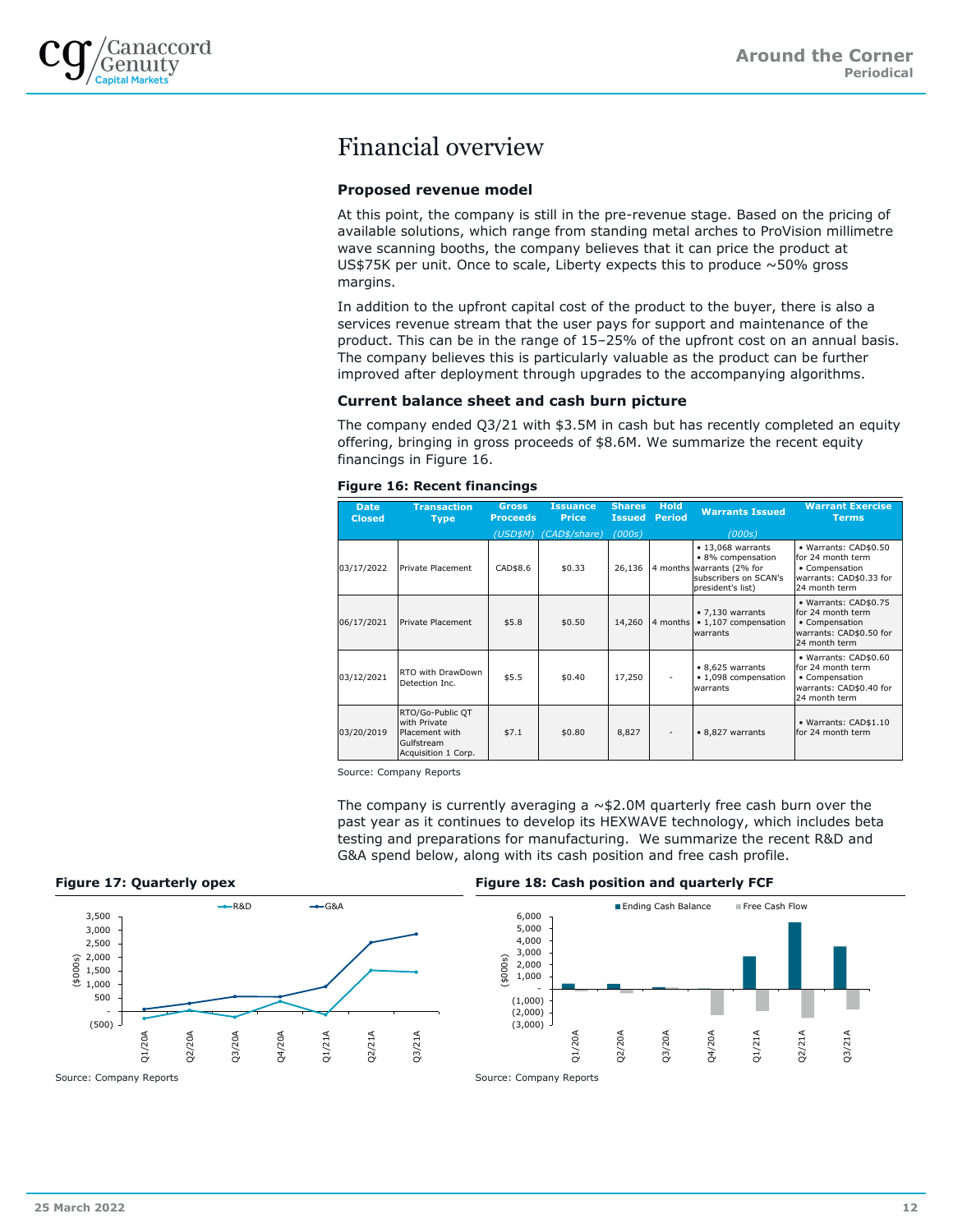

## **Capital structure**

**Figure 19: Pro Forma Capitalization**

| <b>in 000s</b>                                | # of Shares |
|-----------------------------------------------|-------------|
| As of November 30, 2021:                      |             |
| <b>Shares Outstanding (Basic)</b>             | 63,993      |
| Warrants                                      | 21,346      |
| Options                                       | 3,668       |
| <b>Shares Outstanding (FD)</b>                | 89,007      |
| <b>Subsequent Activities:</b>                 |             |
| - Options issued as per employee LTIP         |             |
| March 2022 Financing:                         |             |
| - Shares Issued                               | 26,136      |
| - Warrants Issued                             | 13,068      |
| - Compensation Warrants Issued                | 2,091       |
| <b>Shares Outstanding (Basic - Pro Forma)</b> | 90,130      |
| <b>Shares Outstanding (FD - Pro Forma)</b>    | 130,402     |

\*Figures adjusted for share consolidation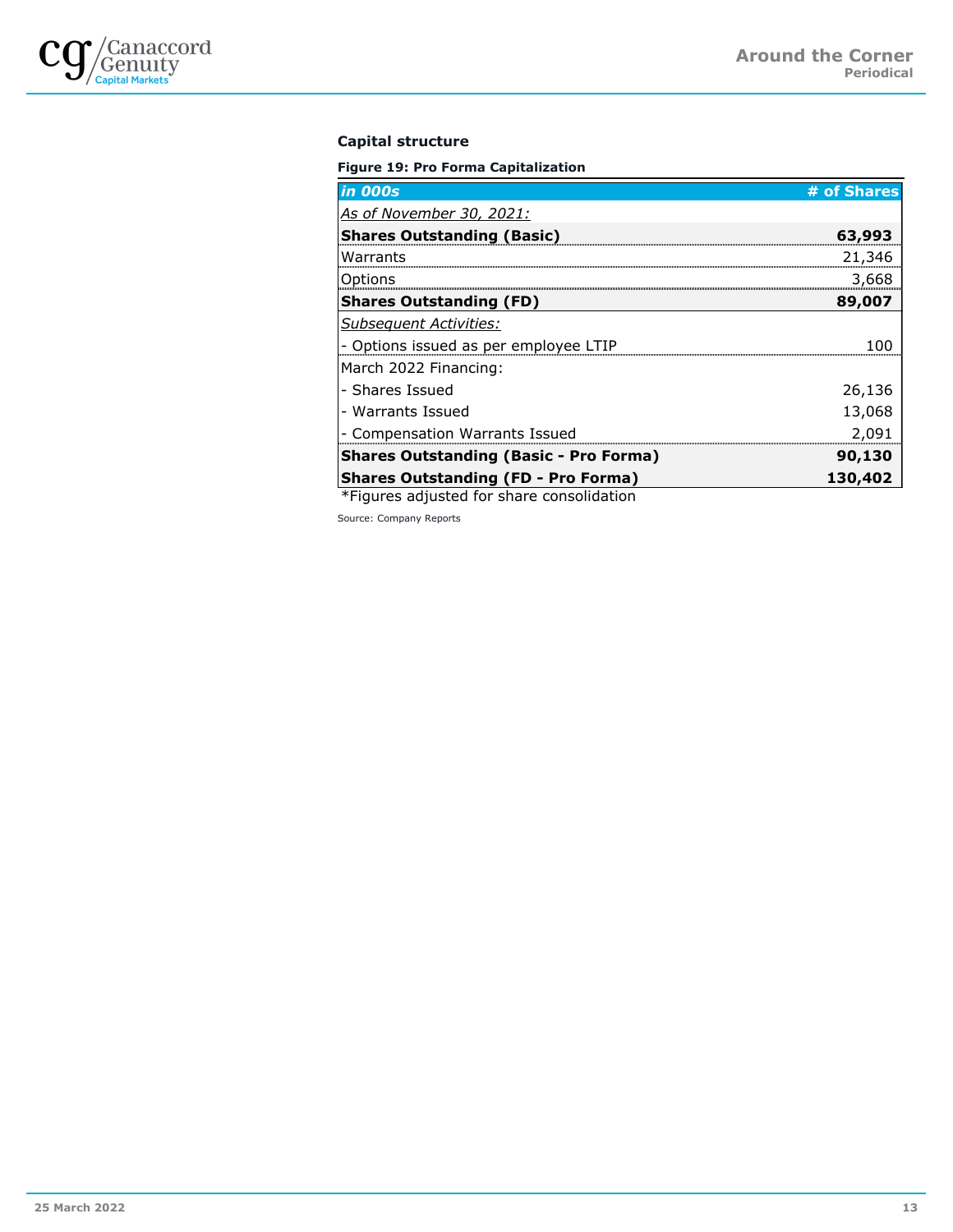

## Leadership team

Liberty Defense is led by CEO Bill Frain and President/CTO Mike Lanzaro who collectively control  $\sim$ 1.2% of the company's pro forma outstanding shares. In total, management and the board control  $\sim$ 3.4% of the company's fully diluted shares.

## **Figure 20: Management & board ownership**

| <i>in 000s</i>    |                     |                 |               | <b>Options and Fully Diluted % of Total Pro</b> |
|-------------------|---------------------|-----------------|---------------|-------------------------------------------------|
|                   | <b>Basic Shares</b> | <b>Warrants</b> | <b>Shares</b> | <b>Forma FD</b>                                 |
| Leadership Team   |                     |                 |               |                                                 |
| Daryl Rebeck      | 2,025               | 819             | 2,844         | 2.2%                                            |
| <b>Bill Frain</b> | 448                 | 581             | 1,029         | 0.8%                                            |
| Michael Lanzaro   | -                   | 500             | 500           | 0.4%                                            |
| <b>Total</b>      | 2,473               | 1,900           | 4,373         | 3.4%                                            |

Source: SEDI, FactSet

## **Management team and board of directors**

## *Bill Frain – Chief Executive Officer and Director*

Mr. Frain has 25+ years of experience and was previously Senior Vice President for L-3 Security & Detection systems, leading global sales, business development and key account management.

## *Mike Lanzaro – President, Chief Technology Officer*

Mr. Lanzaro has over 30 years of experience, most recently as the former Vice President of Engineering and Technology at L-3 Security & Detection Systems.

## *Omar Garcia – Chief Financial Officer*

Mr. Garcia has over 20 years of experience in international accounting and previously held the role of CFO for a Canadian-listed public company.

## *Jeffrey Gordon – Vice President of Engineering*

Mr. Gordon has 35+ years of experience developing imaging/sensing products for the military, medical, industrial, and commercial markets, and he previously spent five years at GE Global Research.

## *Jay Adelaar – SVP of Capital Markets*

Mr. Adelaar has 10+ years of capital markets experience taking companies through the start-up to acquisition lifecycle.

## *Daryl Rebeck – Chairman of the Board*

Mr. Rebeck has 20+ years of capital markets and senior leadership experience. Mr. Rebeck was formerly co-founder and president of publicly listed LexaGene and SVP of Corporate Finance at Auryn Resources.

## *Linda Jacksta – Director*

Ms. Jacksta has 35 years of experience with US Customers & Border Protection, managing threats to border security and operational challenges. Ms. Jacksta is currently President of J2 Consulting Group.

## *Arjun Grewal – Director*

Mr. Grewal is currently a Program Lead for IBM Cloud and is a 19-year veteran of the Canadian Armed Forces.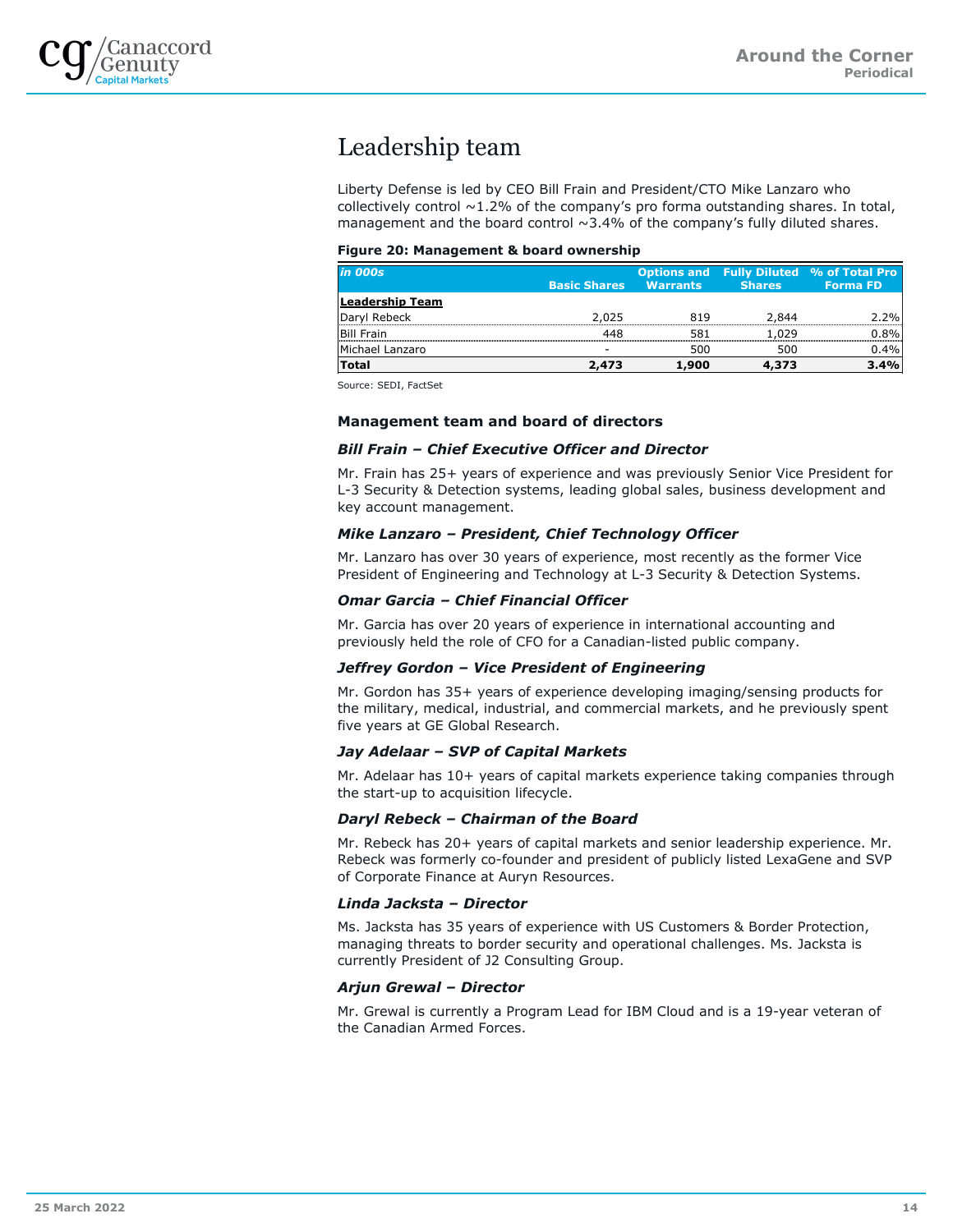

## Appendix: Important Disclosures

## **Analyst Certification**

Each authoring analyst of Canaccord Genuity whose name appears on the front page of this research hereby certifies that (i) the recommendations and opinions expressed in this research accurately reflect the authoring analyst's personal, independent and objective views about any and all of the designated investments or relevant issuers discussed herein that are within such authoring analyst's coverage universe and (ii) no part of the authoring analyst's compensation was, is, or will be, directly or indirectly, related to the specific recommendations or views expressed by the authoring analyst in the research, and (iii) to the best of the authoring analyst's knowledge, she/he is not in receipt of material non-public information about the issuer.

Analysts employed outside the US are not registered as research analysts with FINRA. These analysts may not be associated persons of Canaccord Genuity LLC and therefore may not be subject to the FINRA Rule 2241 and NYSE Rule 472 restrictions on communications with a subject company, public appearances and trading securities held by a research analyst account.

## **Sector Coverage**

Individuals identified as "Sector Coverage" cover a subject company's industry in the identified jurisdiction, but are not authoring analysts of the report.

## **Investment Recommendation**

Date and time of first dissemination: March 25, 2022, 04:31 ET Date and time of production: March 24, 2022, 20:22 ET

## **Distribution of Ratings:**

## **Global Stock Ratings (as of 03/25/22)**

| <b>Rating</b>   | <b>Coverage Universe</b> | <b>IB Clients</b> |               |
|-----------------|--------------------------|-------------------|---------------|
|                 | #                        | $\frac{9}{0}$     | $\frac{9}{0}$ |
| Buy             | 654                      | 69.65%            | 41.13%        |
| Hold            | 123                      | 13.10%            | 21.95%        |
| Sell            | 10                       | 1.06%             | 20.00%        |
| Speculative Buy | 147                      | 15.65%            | 53.74%        |
|                 | 939*                     | 100.0%            |               |

\*Total includes stocks that are Under Review

## **Canaccord Genuity Ratings System**

**BUY**: The stock is expected to generate risk-adjusted returns of over 10% during the next 12 months.

**HOLD**: The stock is expected to generate risk-adjusted returns of 0-10% during the next 12 months.

**SELL**: The stock is expected to generate negative risk-adjusted returns during the next 12 months.

**NOT RATED:** Canaccord Genuity does not provide research coverage of the relevant issuer.

"Risk-adjusted return" refers to the expected return in relation to the amount of risk associated with the designated investment or the relevant issuer.

## **Risk Qualifier**

**SPECULATIVE**: Stocks bear significantly higher risk that typically cannot be valued by normal fundamental criteria. Investments in the stock may result in material loss.

## **12-Month Recommendation History** (as of date same as the **Global Stock Ratings** table)

A list of all the recommendations on any issuer under coverage that was disseminated during the preceding 12-month period may be obtained at the following website (provided as a hyperlink if this report is being read electronically) [http://disclosures](http://disclosures-mar.canaccordgenuity.com/EN/Pages/default.aspx)[mar.canaccordgenuity.com/EN/Pages/default.aspx](http://disclosures-mar.canaccordgenuity.com/EN/Pages/default.aspx)

## **Required Company-Specific Disclosures (as of date of this publication)**

Liberty Defense Holdings Ltd. currently is, or in the past 12 months was, a client of Canaccord Genuity or its affiliated companies. During this period, Canaccord Genuity or its affiliated companies provided investment banking services to Liberty Defense Holdings Ltd..

In the past 12 months, Canaccord Genuity or its affiliated companies have received compensation for Investment Banking services from Liberty Defense Holdings Ltd. .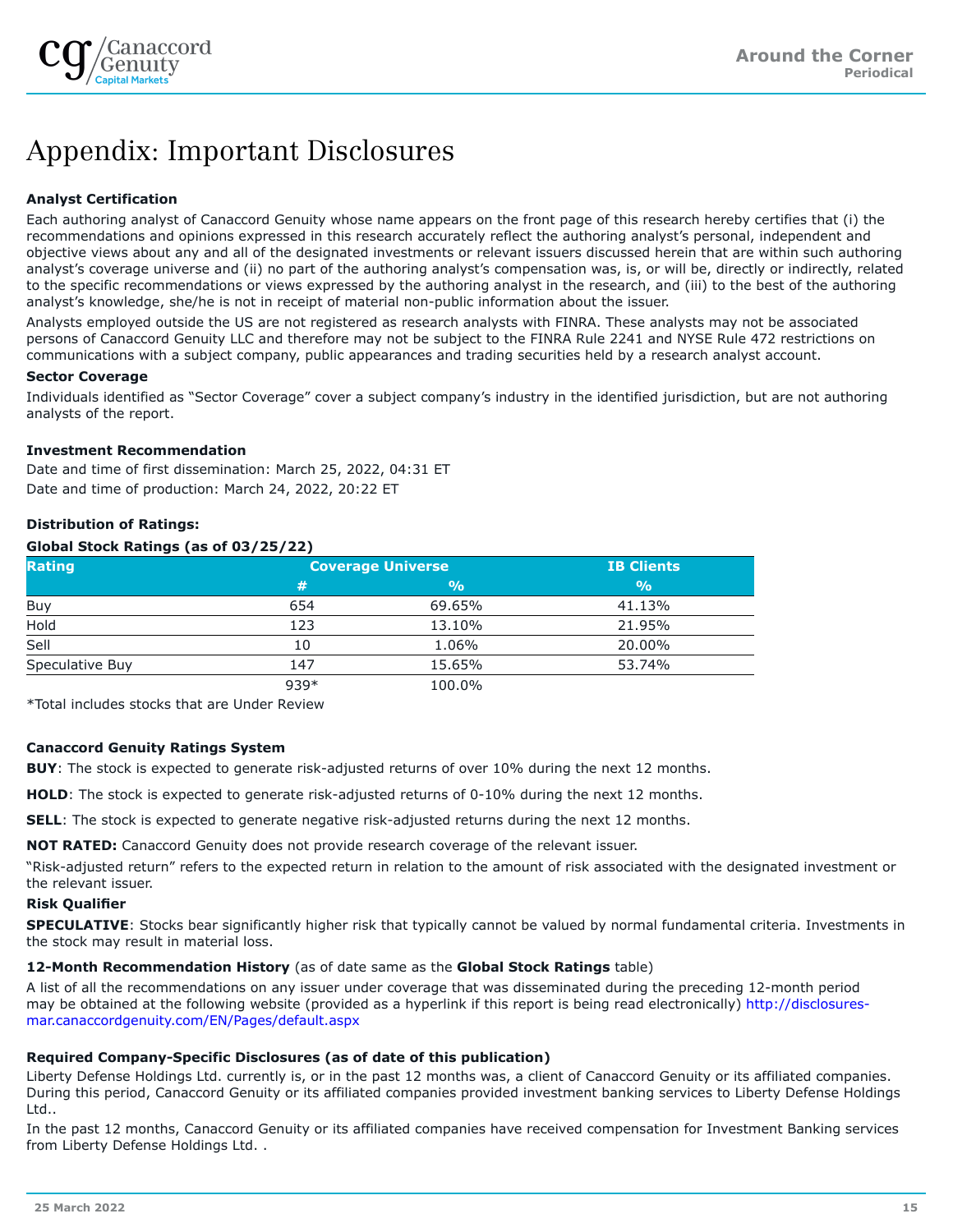

In the past 12 months, Canaccord Genuity or any of its affiliated companies have been lead manager, co-lead manager or comanager of a public offering of securities of Liberty Defense Holdings Ltd. or any publicly disclosed offer of securities of Liberty Defense Holdings Ltd. or in any related derivatives.

Canaccord Genuity or one or more of its affiliated companies intend to seek or expect to receive compensation for Investment Banking services from Liberty Defense Holdings Ltd. in the next three months.

An analyst has visited the material operations of Liberty Defense Holdings Ltd.. Full payment was received for the related travel costs.

## $C$6$  - $C$5 C$4 C$3 C$2$ ┍┷┯┷  $\mathsf{n}$  $C$ \$1 C\$0 Apr 17 Jul 17 Oct 17Jan 18Apr 18 Jul 18 Oct 18Jan 19Apr 19 Jul 19 Oct 19Jan 20Apr 20 Jul 20 Oct 20Jan 21Apr 21 Jul 21 Oct 21Jan 22 Closing Price –––––––– Price Target Buy (B); Speculative Buy (SB); Sell (S); Hold (H); Suspended (SU); Under Review (UR); Restricted (RE); Not Rated (NR)

## **Liberty Defense Holdings Ltd. Rating History as of 03/23/2022**

## **Required Company-Specific Disclosures (as of date of this publication)**

## **Past performance**

In line with Article 44(4)(b), MiFID II Delegated Regulation, we disclose price performance for the preceding five years or the whole period for which the financial instrument has been offered or investment service provided where less than five years. Please note price history refers to actual past performance, and that past performance is not a reliable indicator of future price and/or performance.

## **Online Disclosures**

Up-to-date disclosures may be obtained at the following website (provided as a hyperlink if this report is being read electronically) <http://disclosures.canaccordgenuity.com/EN/Pages/default.aspx>; or by sending a request to Canaccord Genuity Corp. Research, Attn: Disclosures, P.O. Box 10337 Pacific Centre, 2200-609 Granville Street, Vancouver, BC, Canada V7Y 1H2; or by sending a request by email to disclosures@cgf.com. The reader may also obtain a copy of Canaccord Genuity's policies and procedures regarding the dissemination of research by following the steps outlined above.

## **General Disclaimers**

See "Required Company-Specific Disclosures" above for any of the following disclosures required as to companies referred to in this report: manager or co-manager roles; 1% or other ownership; compensation for certain services; types of client relationships; research analyst conflicts; managed/co-managed public offerings in prior periods; directorships; market making in equity securities and related derivatives. For reports identified above as compendium reports, the foregoing required company-specific disclosures can be found in a hyperlink located in the section labeled, "Compendium Reports." "Canaccord Genuity" is the business name used by certain wholly owned subsidiaries of Canaccord Genuity Group Inc., including Canaccord Genuity LLC, Canaccord Genuity Limited, Canaccord Genuity Corp., and Canaccord Genuity (Australia) Limited, an affiliated company that is 80%-owned by Canaccord Genuity Group Inc.

The authoring analysts who are responsible for the preparation of this research are employed by Canaccord Genuity Corp. a Canadian broker-dealer with principal offices located in Vancouver, Calgary, Toronto, Montreal, or Canaccord Genuity LLC, a US broker-dealer with principal offices located in New York, Boston, San Francisco and Houston, or Canaccord Genuity Limited., a UK broker-dealer with principal offices located in London (UK) and Dublin (Ireland), or Canaccord Genuity (Australia) Limited, an Australian broker-dealer with principal offices located in Sydney and Melbourne.

The authoring analysts who are responsible for the preparation of this research have received (or will receive) compensation based upon (among other factors) the Investment Banking revenues and general profits of Canaccord Genuity. However, such authoring analysts have not received, and will not receive, compensation that is directly based upon or linked to one or more specific Investment Banking activities, or to recommendations contained in the research.

Some regulators require that a firm must establish, implement and make available a policy for managing conflicts of interest arising as a result of publication or distribution of research. This research has been prepared in accordance with Canaccord Genuity's policy on managing conflicts of interest, and information barriers or firewalls have been used where appropriate. Canaccord Genuity's policy is available upon request.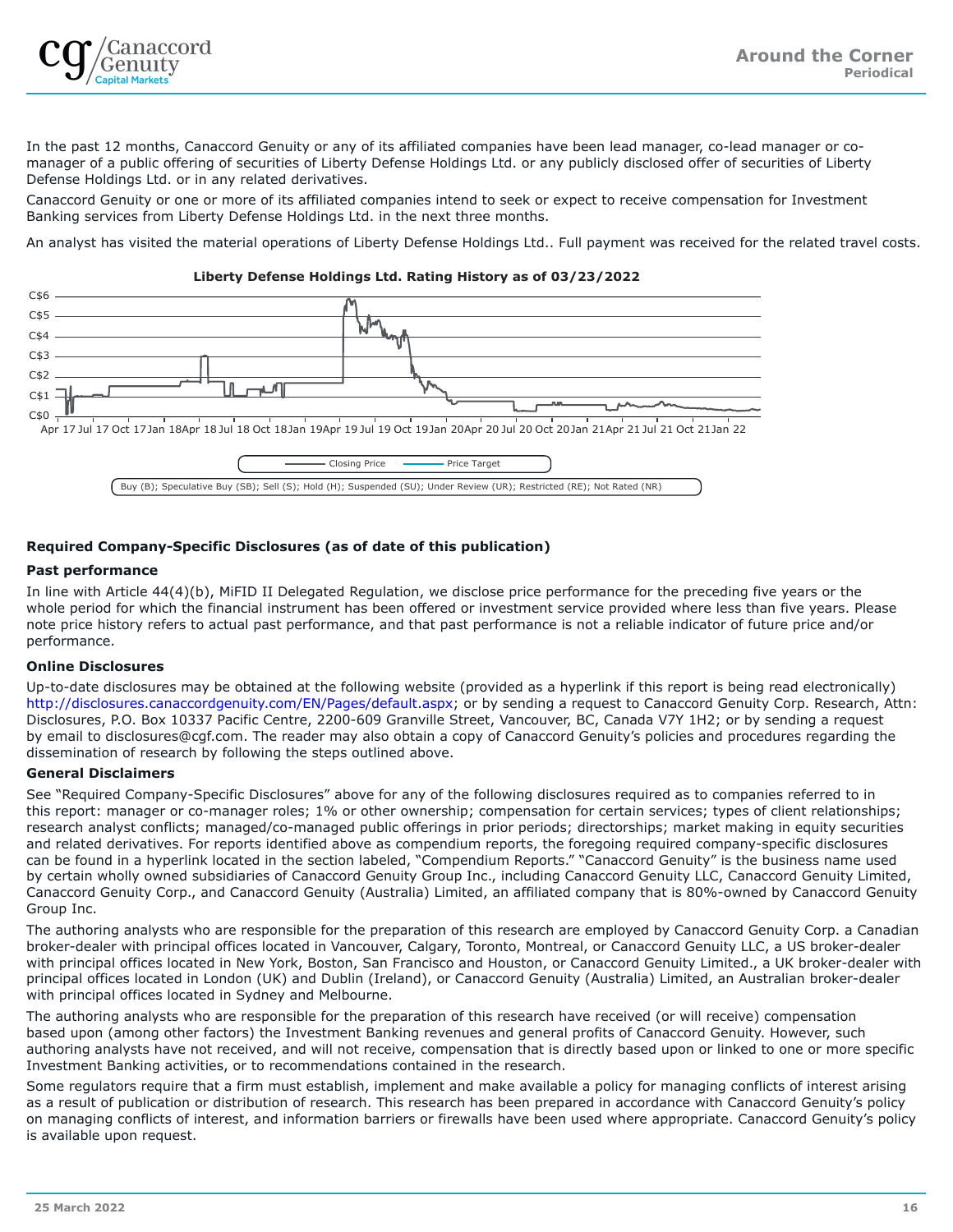The information contained in this research has been compiled by Canaccord Genuity from sources believed to be reliable, but (with the exception of the information about Canaccord Genuity) no representation or warranty, express or implied, is made by Canaccord Genuity, its affiliated companies or any other person as to its fairness, accuracy, completeness or correctness. Canaccord Genuity has not independently verified the facts, assumptions, and estimates contained herein. All estimates, opinions and other information contained in this research constitute Canaccord Genuity's judgement as of the date of this research, are subject to change without notice and are provided in good faith but without legal responsibility or liability.

From time to time, Canaccord Genuity salespeople, traders, and other professionals provide oral or written market commentary or trading strategies to our clients and our principal trading desk that reflect opinions that are contrary to the opinions expressed in this research. Canaccord Genuity's affiliates, principal trading desk, and investing businesses also from time to time make investment decisions that are inconsistent with the recommendations or views expressed in this research.

This research is provided for information purposes only and does not constitute an offer or solicitation to buy or sell any designated investments discussed herein in any jurisdiction where such offer or solicitation would be prohibited. As a result, the designated investments discussed in this research may not be eligible for sale in some jurisdictions. This research is not, and under no circumstances should be construed as, a solicitation to act as a securities broker or dealer in any jurisdiction by any person or company that is not legally permitted to carry on the business of a securities broker or dealer in that jurisdiction. This material is prepared for general circulation to clients and does not have regard to the investment objectives, financial situation or particular needs of any particular person. Investors should obtain advice based on their own individual circumstances before making an investment decision. To the fullest extent permitted by law, none of Canaccord Genuity, its affiliated companies or any other person accepts any liability whatsoever for any direct or consequential loss arising from or relating to any use of the information contained in this research.

## **Research Distribution Policy**

Canaccord Genuity research is posted on the Canaccord Genuity Research Portal and will be available simultaneously for access by all of Canaccord Genuity's customers who are entitled to receive the firm's research. In addition research may be distributed by the firm's sales and trading personnel via email, instant message or other electronic means. Customers entitled to receive research may also receive it via third party vendors. Until such time as research is made available to Canaccord Genuity's customers as described above, Authoring Analysts will not discuss the contents of their research with Sales and Trading or Investment Banking employees without prior compliance consent.

For further information about the proprietary model(s) associated with the covered issuer(s) in this research report, clients should contact their local sales representative.

## **Short-Term Trade Ideas**

Research Analysts may, from time to time, discuss "short-term trade ideas" in research reports. A short-term trade idea offers a near-term view on how a security may trade, based on market and trading events or catalysts, and the resulting trading opportunity that may be available. Any such trading strategies are distinct from and do not affect the analysts' fundamental equity rating for such stocks. A short-term trade idea may differ from the price targets and recommendations in our published research reports that reflect the research analyst's views of the longer-term (i.e. one-year or greater) prospects of the subject company, as a result of the differing time horizons, methodologies and/or other factors. It is possible, for example, that a subject company's common equity that is considered a long-term 'Hold' or 'Sell' might present a short-term buying opportunity as a result of temporary selling pressure in the market or for other reasons described in the research report; conversely, a subject company's stock rated a long-term 'Buy' or "Speculative Buy' could be considered susceptible to a downward price correction, or other factors may exist that lead the research analyst to suggest a sale over the short-term. Short-term trade ideas are not ratings, nor are they part of any ratings system, and the firm does not intend, and does not undertake any obligation, to maintain or update short-term trade ideas. Short-term trade ideas are not suitable for all investors and are not tailored to individual investor circumstances and objectives, and investors should make their own independent decisions regarding any securities or strategies discussed herein. Please contact your salesperson for more information regarding Canaccord Genuity's research.

## **For Canadian Residents:**

This research has been approved by Canaccord Genuity Corp., which accepts sole responsibility for this research and its dissemination in Canada. Canaccord Genuity Corp. is registered and regulated by the Investment Industry Regulatory Organization of Canada (IIROC) and is a Member of the Canadian Investor Protection Fund. Canadian clients wishing to effect transactions in any designated investment discussed should do so through a qualified salesperson of Canaccord Genuity Corp. in their particular province or territory.

## **For United States Persons:**

Canaccord Genuity LLC, a US registered broker-dealer, accepts responsibility for this research and its dissemination in the United States. This research is intended for distribution in the United States only to certain US institutional investors. US clients wishing to effect transactions in any designated investment discussed should do so through a qualified salesperson of Canaccord Genuity LLC. Analysts employed outside the US, as specifically indicated elsewhere in this report, are not registered as research analysts with FINRA. These analysts may not be associated persons of Canaccord Genuity LLC and therefore may not be subject to the FINRA Rule 2241 and NYSE Rule 472 restrictions on communications with a subject company, public appearances and trading securities held by a research analyst account.

## **For United Kingdom and European Residents:**